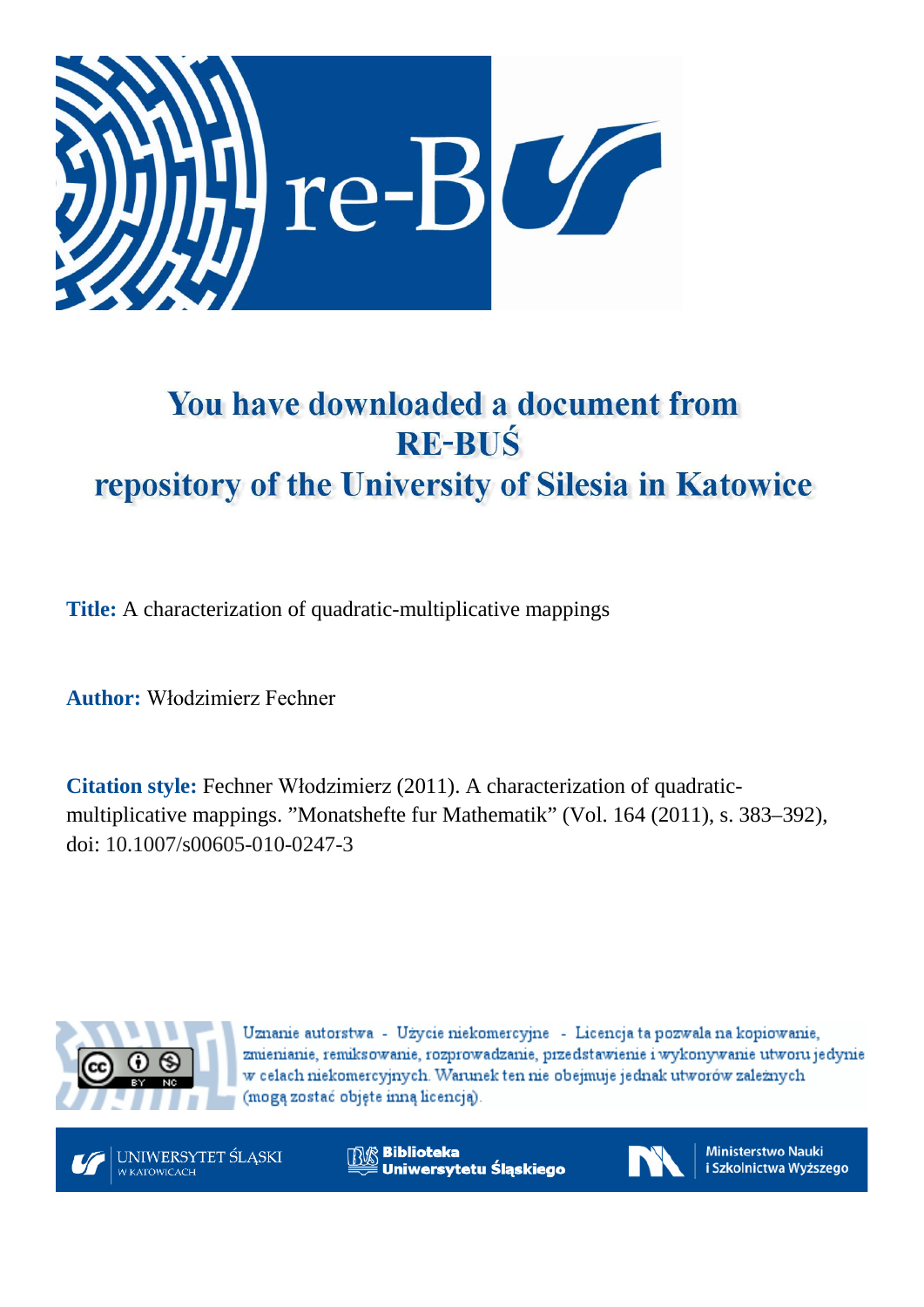# **A characterization of quadratic-multiplicative mappings**

### **Włodzimierz Fechner**

Received: 18 March 2010 / Accepted: 9 September 2010 / Published online: 22 September 2010 © The Author(s) 2010. This article is published with open access at Springerlink.com

**Abstract** In the spirit of some earlier studies of Jean Dhombres, Roman Ger and Ludwig Reich we discuss the alienation problem for quadratic and multiplicative mappings.

**Keywords** Ring homomorphisms · Additive-multiplicative functions · Quadratic-multiplicative functions · Alienation phenomenon

**Mathematics Subject Classification (2000)** 39B52 · 39B72

## <span id="page-1-0"></span>**1 Introduction**

Assume that *P* and *R* are arbitrary rings and  $f: P \to R$ . Mapping *f* is called additive if it satisfies the additive Cauchy functional equation:

$$
f(x + y) = f(x) + f(y), \quad x, y \in P.
$$

Next, *f* is called multiplicative if it satisfies the multiplicative Cauchy functional equation:

$$
f(xy) = f(x)f(y), \quad x, y \in P.
$$

W. Fechner  $(\boxtimes)$ 

Bankowa 14, 40-007 Katowice, Poland

Communicated by Christian Krattenthaler.

Institute of Mathematics, University of Silesia,

e-mail: fechner@math.us.edu.pl; wlodzimierz.fechner@us.edu.pl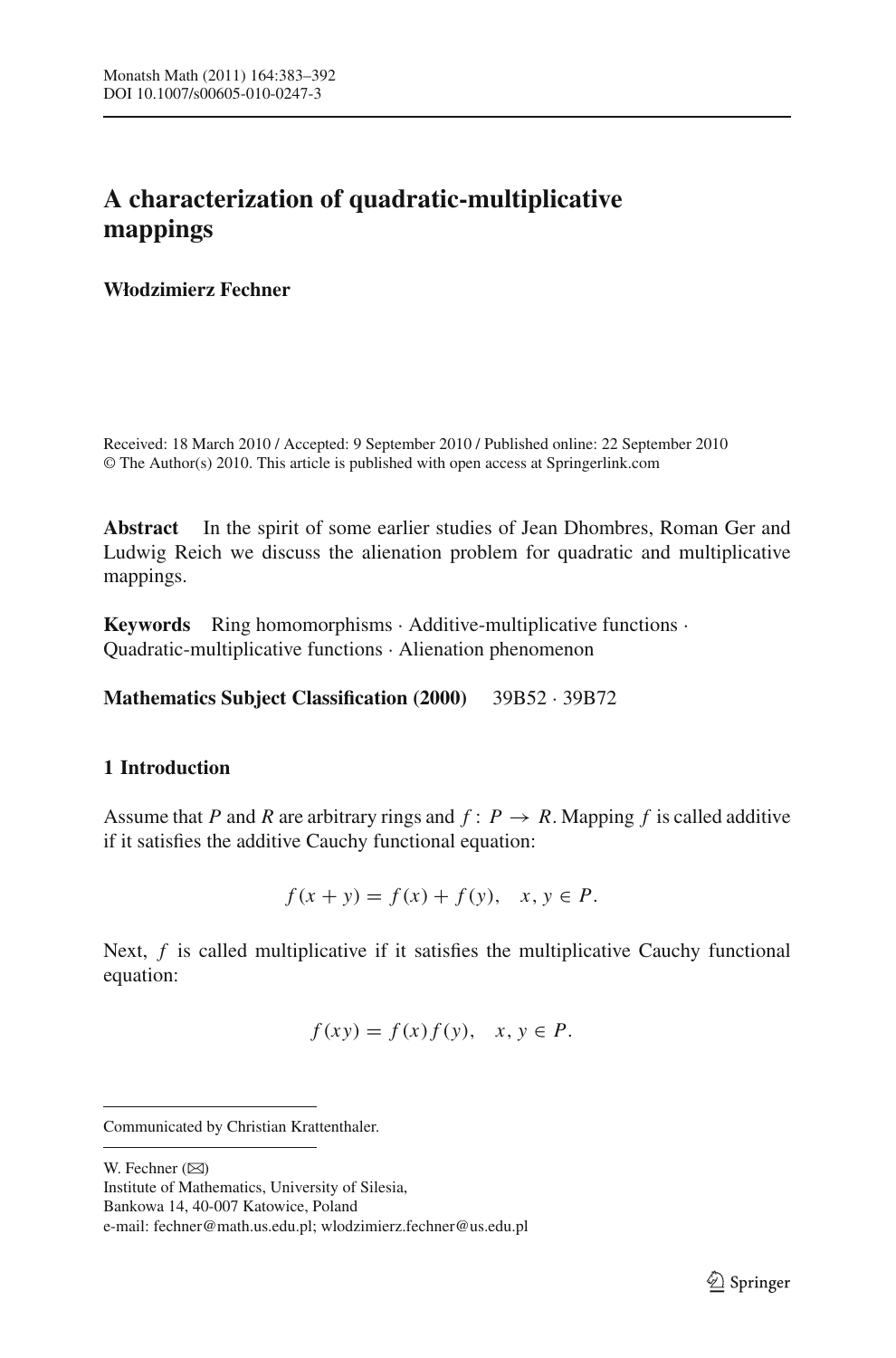Further, *f* is said to be quadratic if it satisfies the Jordan-von Neumann functional equation:

$$
f(x + y) + f(x - y) = 2f(x) + 2f(y), \quad x, y \in P.
$$

Mappings which are simultaneously additive and multiplicative (in what follows we will call it briefly additive-multiplicative) are simply ring homomorphisms. One may ask about the connection between quadratic-multiplicative mappings and ring homomorphisms. First result in this direction for real-to-real functions is due to Hammer and Volkmann [\[7](#page-10-0)]:

**Theorem A** (C. Hammer, P. Volkmann) *Assume that f is real-to-real mapping. Then f is quadratic-multiplicative if and only if it can be written as*

$$
f(x) = (\Re w(x))^{2} + (\Im w(x))^{2} = |w(x)|^{2},
$$

*with additive-multiplicative*  $w: \mathbb{C} \to \mathbb{C}$ *.* 

A generalization of this theorem is due to Gajda [\[2](#page-10-1)]. If *R* is a field then we denote by  $\overline{R}$  the algebraic closure of *R* and if  $\zeta \in \overline{R}$  then  $R(\zeta)$  stands for the smallest field containing  $R \cup \{\zeta\}.$ 

**Theorem B** (Z. Gajda) *Assume that P is a commutative unitary ring and R is a field with characteristic different from* 2*. A mapping*  $f: P \rightarrow R$  *is quadratic-multiplicative if and only if it can be represented in the form*

$$
f(x) = u(x) \cdot v(x),\tag{1}
$$

<span id="page-2-2"></span>*where both u*:  $P \rightarrow R(\zeta)$  *and*  $v: P \rightarrow R(\zeta)$  *are additive-multiplicative mappings such that*

$$
u(x) + v(x) \in R, \qquad u(x) - v(x) \in \zeta R,\tag{2}
$$

<span id="page-2-3"></span>*where*  $\zeta \in \overline{R}$  *is an element which satisfies*  $\zeta^2 \in R$ *.* 

In 1988 Dhombres [\[1](#page-10-2)] studied relations between a system of equations defining ring homomorphisms:

$$
\begin{cases}\nf(x+y) = f(x) + f(y), \\
f(xy) = f(x)f(y),\n\end{cases}
$$
\n(3)

<span id="page-2-0"></span>a single functional equation which is a sum of this system:

$$
f(x + y) + f(xy) = f(x) + f(y) + f(x)f(y),
$$
\n(4)

<span id="page-2-1"></span>and a more general equation:

$$
af(xy) + bf(x)f(y) + cf(x + y) + d(f(x) + f(y)) = 0,
$$
\n(5)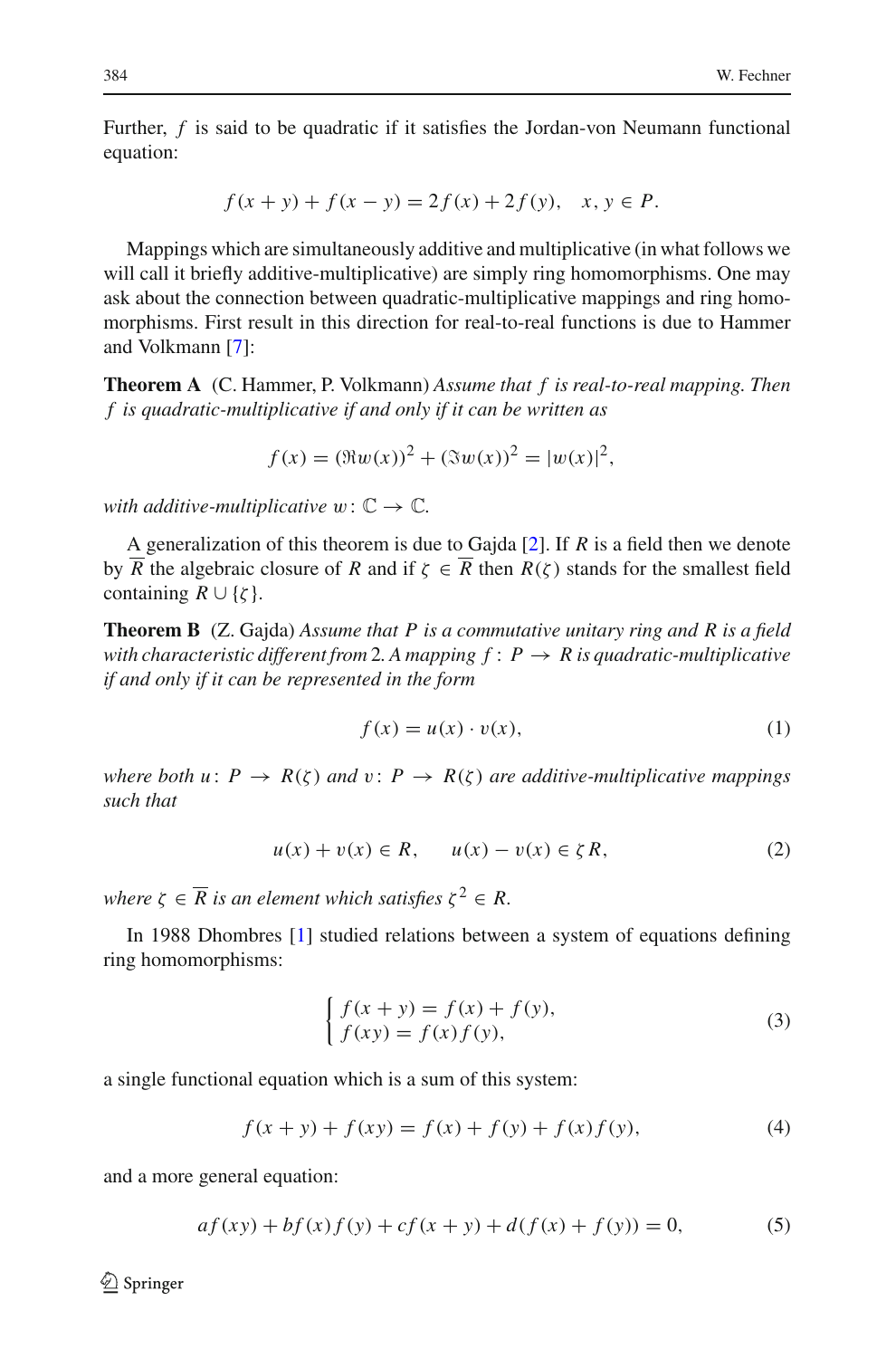for mapping *f* defined on a unitary ring which is divisible by 2 and having values in a field. In particular Dhombres provided sufficient conditions under which each solution of [\(4\)](#page-2-0) is a ring homomorphism. Later this results has been developed and generalized in a few directions by Ger [\[3](#page-10-3)[–5\]](#page-10-4), Ger and Reich [\[6](#page-10-5)], Laohakosol, Pimsert and Udomkavanich [\[9](#page-10-6)], among others. The term "alienation phenomenon" was introduced in order to characterize the effect that each solution of a single equation satisfies the corresponding system of equations.

The purpose of the present paper is to obtain analogues of the above-mentioned results for quadratic-multiplicative mappings defined on a commutative unitary ring uniquely divisible by 2 and having values in a commutative ring with no zero divisors.

#### <span id="page-3-1"></span>**2 Main results**

**Theorem 1** *Assume that P is a commutative unitary ring uniquely divisible by* 2*, R is a commutative ring with no zero divisors and a, b, c, d,*  $k \in R$  *are arbitrary elements. If a given mapping*  $f: P \to R$  *fulfills the following functional equation*:

$$
af(xy) + bf(x)f(y) + cf(x+y) + df(x-y) + k(f(x) + f(y)) = 0,
$$
 (6)

<span id="page-3-0"></span>*for each*  $x, y \in P$  *then either:* 

- (a)  $f = 0$  *on P*; *or*
- (b) *f is constant and equal to a non zero solution t of equation*

$$
bt = -a - c - d - 2k
$$

*over the ring R*; *or*

(c)  $d = 0$  *and*  $c = -k - bf(0)$ ; *or* 

(d)  $c = d \neq 0, k = -2c - bf(0)$  and f is even.

*Proof* If *f* is constant and equal to some  $t \in R$  then obviously  $t = 0$  or, since R has no zero divisors,

$$
a + bt + c + d + 2k = 0.
$$

Assume that f is nonconstant on P. First, let us consider the case where  $f(0) = 0$ .

If  $d = 0$  then [\(6\)](#page-3-0) reduces to [\(5\)](#page-2-1) and we may apply a result of Dhombres [\[1,](#page-10-2) Thm 11] which implies that  $c = -k$ .

Therefore, let us assume that  $d \neq 0$ . Replace x by y and simultaneously y by x in  $(6)$  to get

$$
af(yx) + bf(y)f(x) + cf(y+x) + df(y-x) + k(f(y) + f(x)) = 0
$$

for each  $x, y \in P$ . Compare this with [\(6\)](#page-3-0) and use the commutativity of P and R to arrive at:

$$
df(x - y) = df(y - x)
$$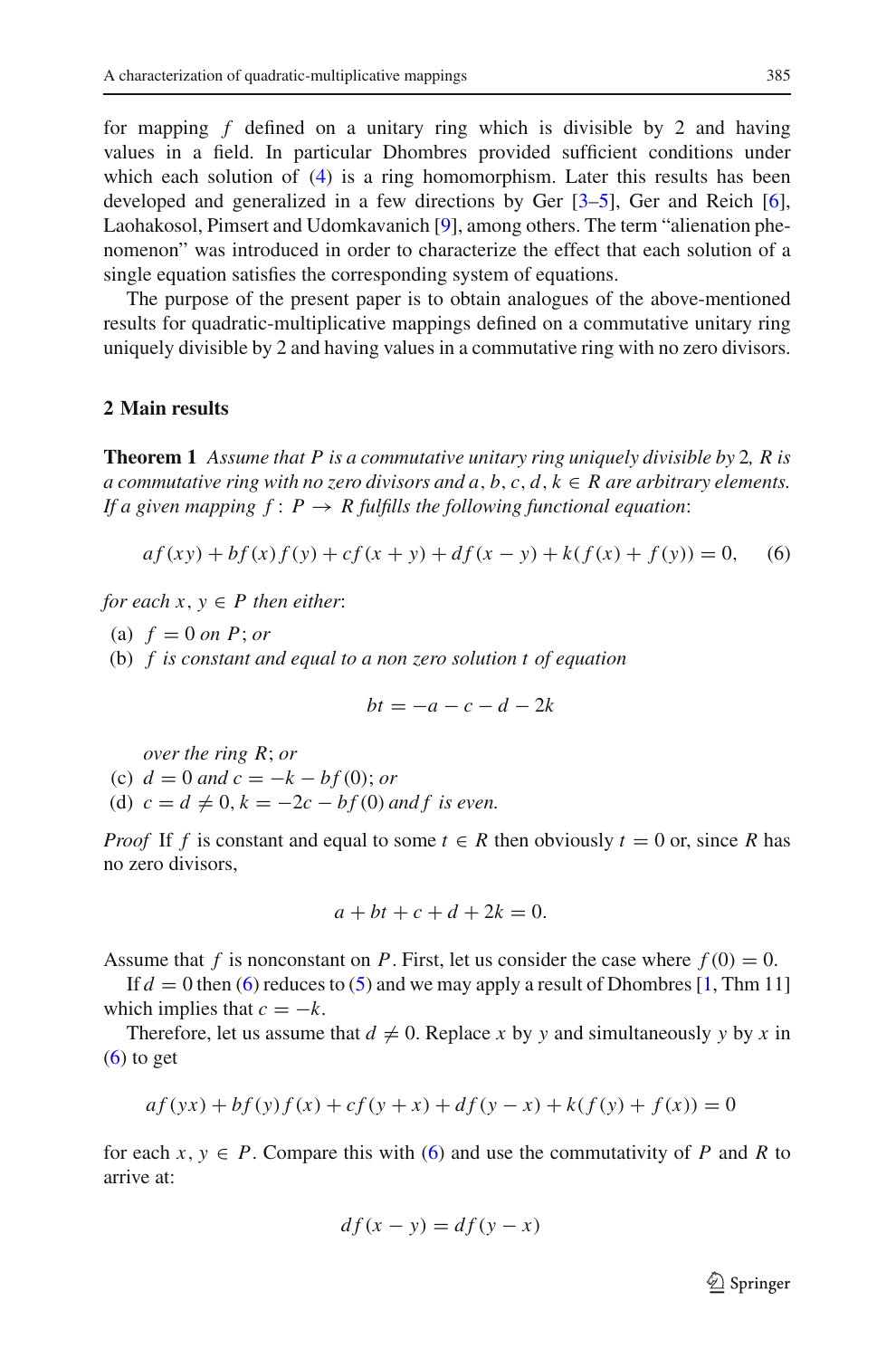for each  $x, y \in P$ . Therefore, since *R* contains no zero divisors, then  $f(x - y) =$  $f(y - x)$  for each *x*,  $y \in P$ , i.e. *f* is even.

Set  $x = 0$  in [\(6\)](#page-3-0) to obtain

$$
cf(y) + df(-y) + kf(y) = 0
$$

for every  $y \in P$ . Since  $f \neq 0$  then we deduce the equality  $c + d + k = 0$ . Put −*y* instead of *y* in [\(6\)](#page-3-0) and use the evenness of *f* to see that

$$
af(xy) + bf(x)f(y) + cf(x - y) + df(x + y) + k(f(x) + f(y)) = 0,
$$

<span id="page-4-0"></span>for each  $x, y \in P$ . Compare this with [\(6\)](#page-3-0) to derive the equality

$$
(c-d)[f(x+y) - f(x-y)] = 0,
$$
\n(7)

for each  $x, y \in P$ . Now, since f is nonconstant we may take  $u, v \in P$  such that  $f(u) \neq f(v)$ . Next, make use of the fact that *P* is uniquely divisible by 2 and apply [\(7\)](#page-4-0) with substitutions  $x = (u + v)/2$ ,  $y = (u - v)/2$  to arrive at

$$
(c-d)[f(u) - f(v)] = (c-d)\left[f\left(\frac{u+v}{2} + \frac{u-v}{2}\right) - f\left(\frac{u+v}{2} - \frac{u-v}{2}\right)\right] = 0.
$$

From this equality and from the fact that *R* contains no zero divisors we deduce that  $c - d = 0$ .

Next, we will drop the assumption  $f(0) = 0$ . To do this substitute  $g(x) := f(x)$  $f(0)$  in  $(6)$  to see that

$$
ag(xy) + bg(x)g(y) + cg(x + y) + dg(x - y) + k'(g(x) + g(y)) + A = 0,
$$

for each  $x, y \in P$ , where

$$
k'=k+bf(0)
$$

and

$$
A = af(0) + bf(0)2 + cf(0) + df(0) + 2kf(0).
$$

On the other hand, it is straightforward to check that  $A = 0$  (substitute  $x = y = 0$  in [\(6\)](#page-3-0)). Therefore, we may apply the previous reasonings for the map *g* and for constants  $a, b, c, d$  and  $k'$  to derive assertions postulated in points (c) and (d).

The case (c) in the foregoing theorem has been thoroughly discussed in the literature (see Introduction). Therefore, in what follows we will confine ourselves to the case (d). Moreover, as it was shown in the last part of the proof of Theorem [1,](#page-3-1) we may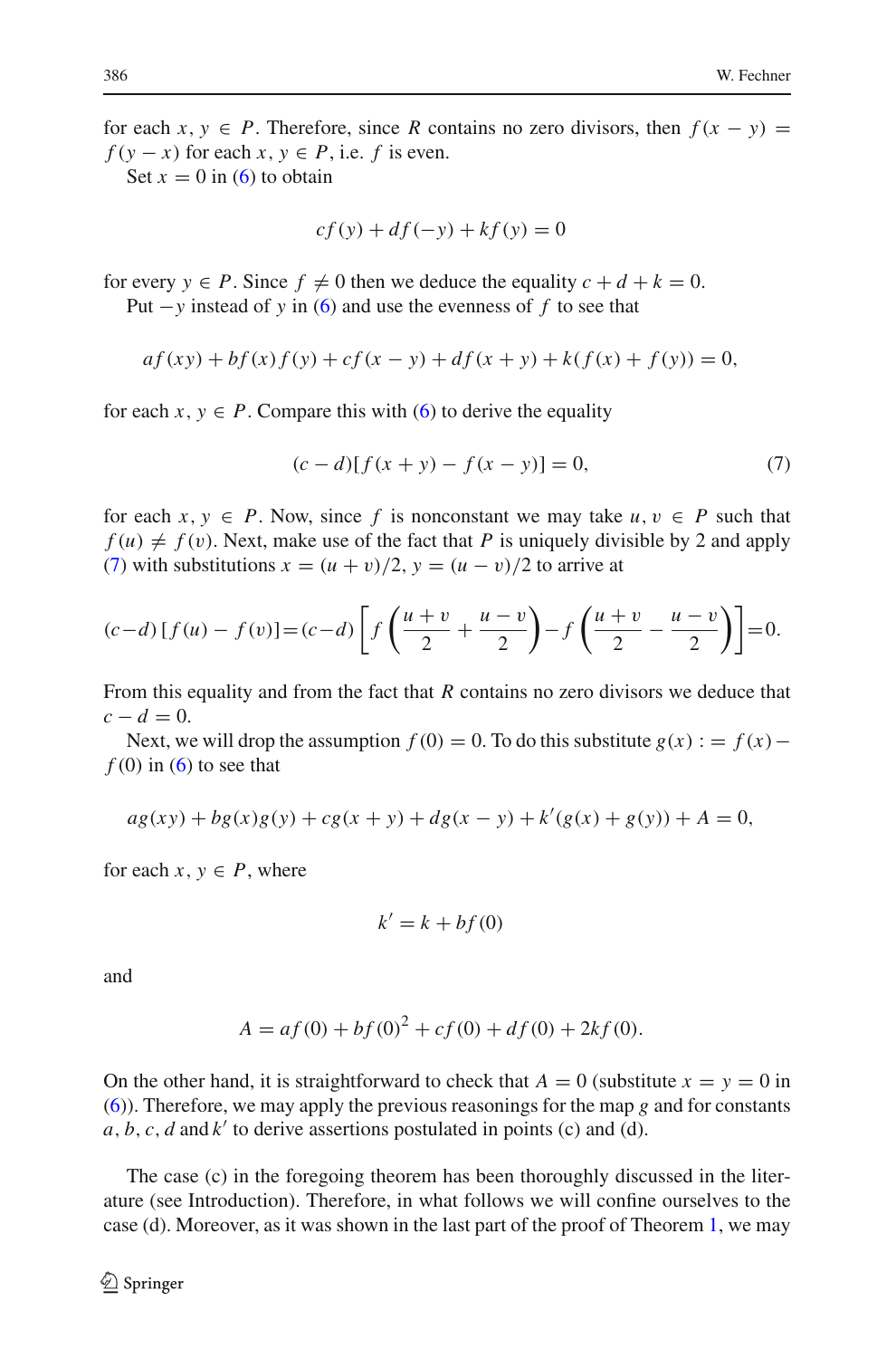additionally assume without loss of generality that  $f(0) = 0$ . In this situation, Eq. [\(6\)](#page-3-0) reduces to:

$$
af(xy) + bf(x)f(y) + cf(x + y) + cf(x - y) - 2c(f(x) + f(y)) = 0,
$$
 (8)

<span id="page-5-0"></span>for each  $x, y \in P$  and  $c \neq 0$ .

In our next step, we embed ring *R* in its field of fractions. Therefore, we may think of Eq. [\(8\)](#page-5-0) as an equation over the field. This is made with the purpose of facilitate some calculations in the target space and the necessary conditions on the solutions hold also true after the embedding. Hence all our consecutive statements have consequences also for solutions with values in a ring.

First let us deal with the case  $a \neq 0$  and  $b \neq 0$ . Replace  $f$  by  $-ab^{-1}f$  and multiply the resulted equation by  $-a^{-2}b$  to arrive at

$$
f(xy) - f(x)f(y) = \omega[2f(x) + 2f(y) - f(x + y) - f(x - y)],
$$
\n(9)

<span id="page-5-3"></span><span id="page-5-1"></span>for each  $x, y \in P$ , where  $\omega = -a^{-1}c$ .

**Theorem 2** *Assume that P is a commutative unitary ring uniquely divisible by* 2 *and divisible by* 3*, R is a field and*  $\omega \in R$  *is an arbitrary nonzero element. If a given mapping*  $f: P \to R$  *such that*  $f(0) = 0$  *fulfills Eq.* [\(9\)](#page-5-1) *for each x, y*  $\in P$  *then* f *is a quadratic-multiplicative mapping.*

*Proof* By Theorem [1](#page-3-1) *f* is even (a direct proof of this fact is also possible: it suffices to interchange the roles of variables  $x$ ,  $y$  in [\(9\)](#page-5-1) and subtract the resulted equation from  $(9)$ ).

In what follows we are going to apply the technique of "duplication" formulas and "triplication" formulas, which already has been applied several times to analogous problems in previous papers on the topic, e.g. Ger [\[3,](#page-10-3)[4\]](#page-10-7), Ger and Reich [\[6\]](#page-10-5).

For the sake of brevity let us denote  $\alpha = f(1)$  and  $\beta = f(2)$ . Substitute  $y = 1$  in [\(9\)](#page-5-1) to obtain

$$
f(x + 1) + f(x - 1) = \gamma f(x) + 2\alpha,
$$
 (10)

<span id="page-5-2"></span>for every  $x \in P$ , where  $\gamma = 2 - (1 - \alpha)\omega^{-1}$ . Next, put  $y = 2$  in [\(9\)](#page-5-1) to deduce the equality

$$
f(2x) = (2\omega + \beta)f(x) + 2\omega\beta - \omega[f(x+2) + f(x-2)],
$$
 (11)

for every  $x \in P$ . This jointly with [\(10\)](#page-5-2) leads to the following "duplication formulae":

$$
f(2x) = (4\omega + \beta) f(x) + 2\omega\beta - \omega[f(x+2) + f(x) + f(x) + f(x-2)]
$$
  
=  $(4\omega + \beta) f(x) + 2\omega\beta - \omega[\gamma f(x+1) + 2\alpha + \gamma f(x-1) + 2\alpha]$   
=  $(4\omega + \beta) f(x) + 2\omega(\beta - 2\alpha) - \omega\gamma[\gamma f(x) + 2\alpha]$   
=  $\lambda f(x) + \chi$ ,

 $\mathcal{D}$  Springer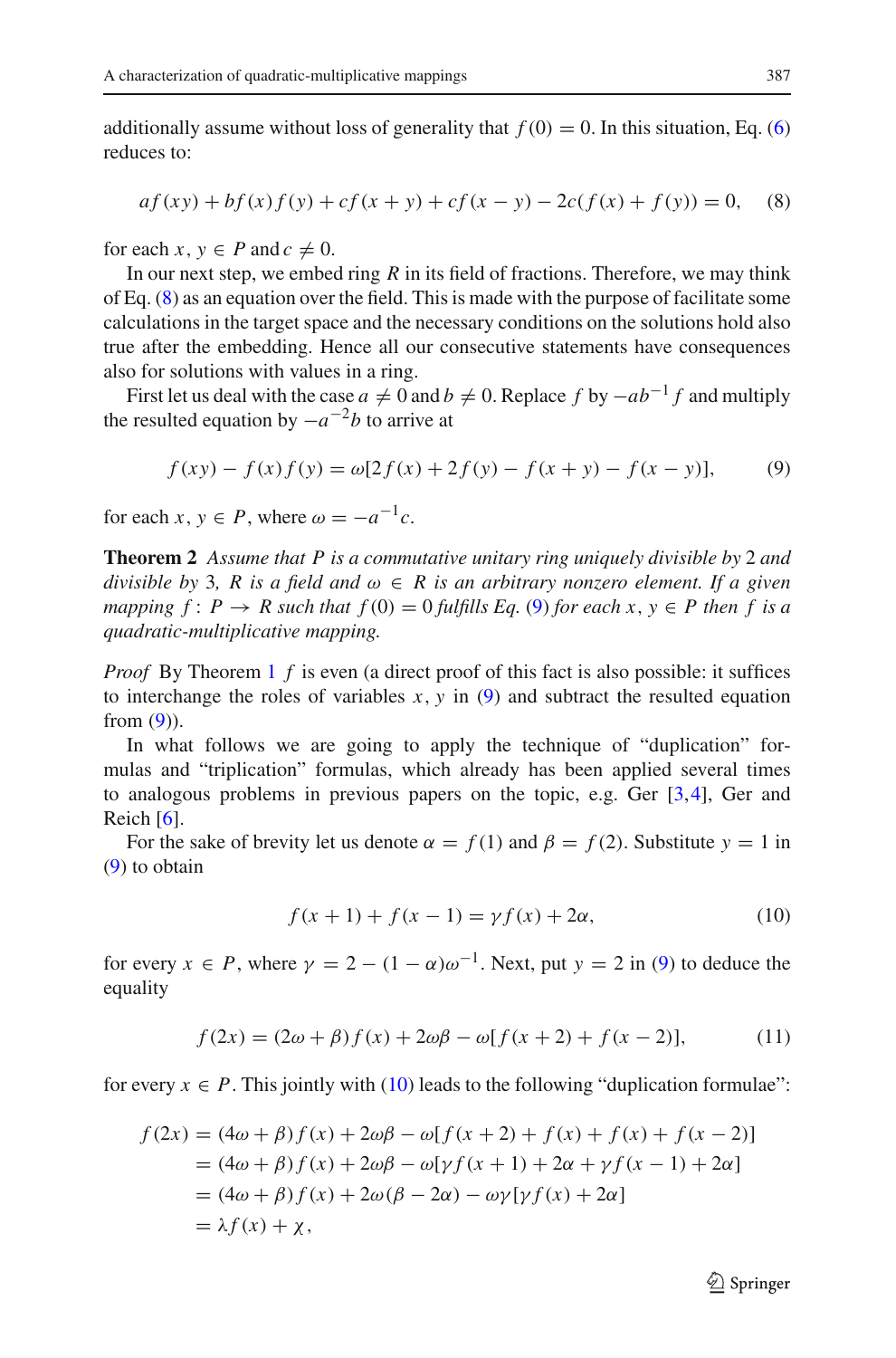for every  $x \in P$ , where  $\lambda = 4\omega + \beta - \omega y^2$  and  $\chi = 2\omega(\beta - 2\alpha - y\alpha)$ . Note that since  $f(0) = 0$  then  $\chi = 0$ . Consequently,  $\beta = (2 + \gamma)\alpha$  and the foregoing formula reduces to

$$
f(2x) = \lambda f(x) \tag{12}
$$

<span id="page-6-0"></span>for every  $x \in P$ . Apply this for  $x = 1$  to see that  $\beta = \lambda \alpha$ , which implies that either  $\alpha = \beta = 0$  or  $\lambda = 2 + \gamma$ . But if  $\alpha = \beta = 0$  then one may check that we have  $\nu = 2 - \omega^{-1}$  and also

$$
\lambda = (4 - (2 - \omega^{-1})^2)\omega = 4 - \omega^{-1} = 2 + \gamma.
$$

This equality after some straightforward calculations leads to the following identity:

$$
(\beta - 4\alpha)\omega = \alpha(\alpha - 1). \tag{13}
$$

Let us firstly deal with the case  $\lambda = 0$ . Clearly  $f(2x) = 0$  for every  $x \in P$ . Since *P* is uniquely divisible by 2 then  $f = 0$  on *P*.

Now, let us consider the case  $\lambda = 1$ . Replace *y* by 2*y* in [\(9\)](#page-5-1) to deduce the equality:

$$
\omega[2f(x) + 2f(y) - f(x + 2y) - f(x - 2y)]
$$
  
= f(2xy) - f(x)f(2y) = f(xy) - f(x)f(y)  
= \omega[2f(x) + 2f(y) - f(x + y) - f(x - y)],

for each  $x, y \in P$ . Applying the facts that f is even and  $\lambda = 1$  we get the following equation:

$$
f(x + 2y) + f(x - 2y) = f(x + y) + f(x - y),
$$

for each  $x, y \in P$ . Put  $y = x$  to see that  $f(3x) = 0$  for every  $x \in P$ . Taking the advantage of the fact that *P* is divisible by 3 we eventually deduce the equality  $f = 0$ on *P*.

Now, assume that  $\lambda \neq 0$  and  $\lambda \neq 1$ . Substitute  $x_i = 2x$  and  $y_i = 2y$  in [\(9\)](#page-5-1) and apply "duplication formulae" [\(12\)](#page-6-0) to obtain

$$
\lambda^{2} f(xy) - \lambda^{2} f(x) f(y) = \omega \lambda [2f(x) + 2f(y) - f(x + y) - f(x - y)],
$$

for each  $x, y \in P$ . Next, compare this equality with [\(9\)](#page-5-1) to arrive at

$$
f(xy) - f(x)f(y) = 0,
$$
\n(14)

for each  $x, y \in P$ , i.e. *f* is multiplicative. This immediately implies that *f* is also a quadratic mapping and proves point (a) of the assertion.

Let us note the following corollary, which is a consequence of our Theorem [1](#page-3-1) and Theorem B of Z. Gajda.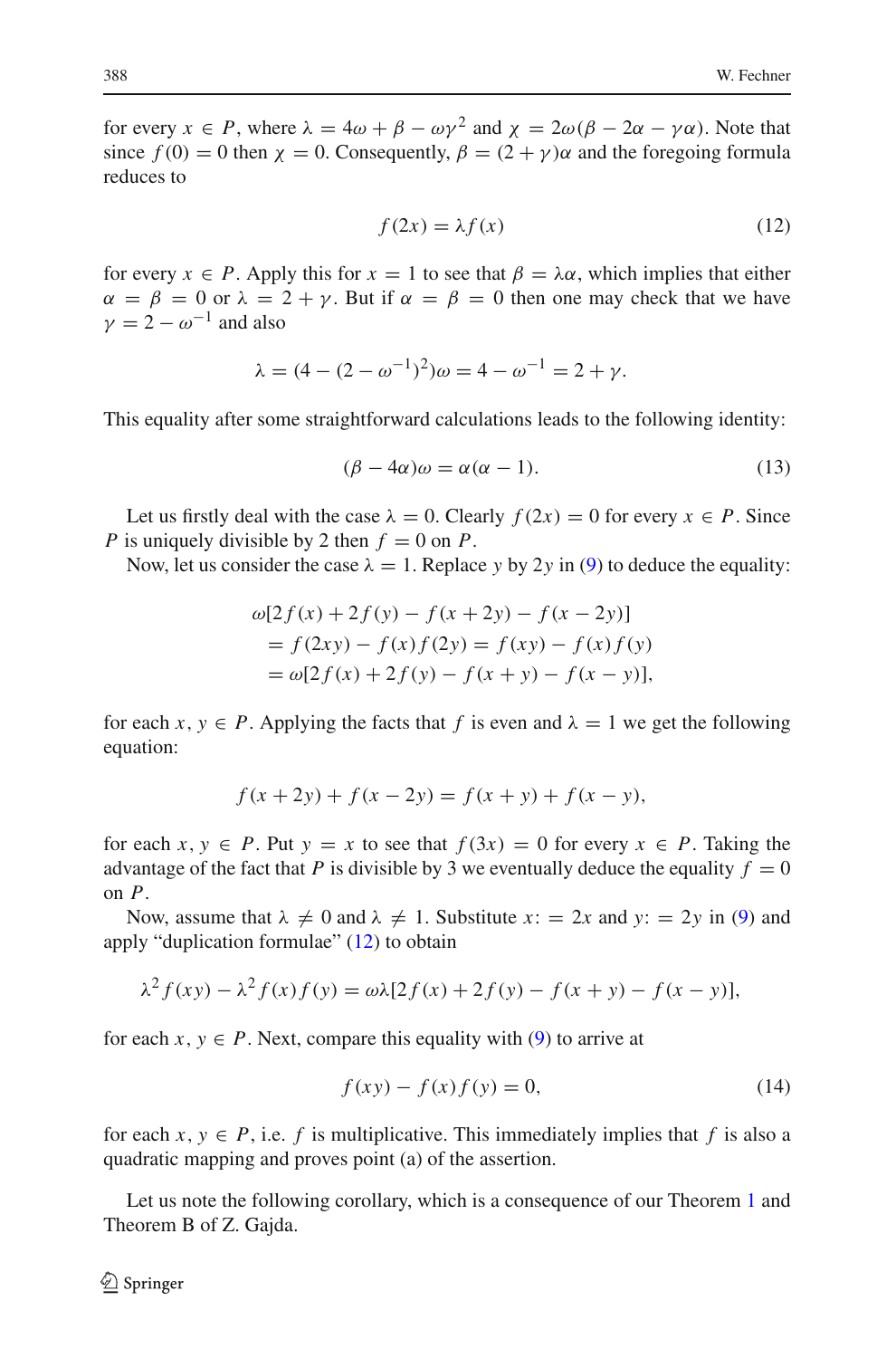**Corollary 1** *Assume that P is a commutative unitary ring uniquely divisible by* 2 *and divisible by* 3*, R is a field with characteristic* 0 *and*  $\omega \in R$  *is an arbitrary nonzero element.* A given mapping  $f: P \rightarrow R$  such that  $f(0) = 0$  fulfills Eq. [\(9\)](#page-5-1) for each  $x, y \in P$  if and only if there exist a number  $\zeta \in \overline{R}$  such that  $\zeta^2 \in R$ , additive*multiplicative mappings u*:  $P \rightarrow R(\zeta)$  *and*  $v: P \rightarrow R(\zeta)$  *such that equalities* [\(1\)](#page-2-2) *and* [\(2\)](#page-2-3) *hold true.*

Next, let us deal with the case  $a \neq 0$  and  $b = 0$  in Eq. [\(8\)](#page-5-0). Multiplication of both sides of this equation by  $a^{-1}$  gives us

<span id="page-7-3"></span>
$$
f(xy) = \omega[2f(x) + 2f(y) - f(x + y) - f(x - y)],
$$
\n(15)

<span id="page-7-0"></span>for each  $x, y \in P$ , with  $\omega = a^{-1}c$ .

**Theorem 3** *Assume that P is a commutative unitary ring uniquely divisible by* 2 *and divisible by* 3*, R is a field and*  $\omega \in R$  *is an arbitrary nonzero element. If a given mapping*  $f: P \to R$  *such that*  $f(0) = 0$  *fulfills Eq.* [\(15\)](#page-7-0) *for each x, y*  $\in P$  *then*  $f = 0$ .

*Proof* Apply Theorem [1](#page-3-1) to deduce that *f* is even (or alternatively, it is enough to interchange the roles of variables *x*, *y* in [\(15\)](#page-7-0) and subtract the resulted equation from  $(15)$ ).

Next, denote  $\alpha = f(1)$  and  $\beta = f(2)$  and put  $y = 1$  in [\(15\)](#page-7-0) to get the equality

$$
f(x+1) + f(x-1) = \frac{2\omega - 1}{\omega} f(x) + 2\alpha,
$$
 (16)

<span id="page-7-1"></span>for every  $x \in P$ . Next, substitute  $y = 2$  in [\(15\)](#page-7-0) and apply [\(16\)](#page-7-1) to obtain the following "duplication formulae":

$$
f(2x) = \omega[2f(x) + 2\beta - f(x + 2) - f(x - 2)]
$$
  
=  $4\omega f(x) + 2\omega\beta - \omega[f(x + 2) + f(x) + f(x + 2)]$   
=  $4\omega f(x) + 2\omega\beta - 4\omega\alpha - (2\omega - 1)[f(x + 1) + f(x - 1)]$   
=  $4\omega f(x) + 2\omega\beta - 4\omega\alpha - (2\omega - 1)[\frac{2\omega - 1}{\omega}f(x) + 2\alpha]$   
=  $\lambda f(x) + \chi$ ,

for every  $x \in P$ , where  $\lambda = 4 - \omega^{-1}$  and  $\chi = 2\omega(\beta - 4\alpha) + 2\alpha$ . Note that since  $f(0) = 0$  then  $\chi = 0$ . Consequently,  $\alpha = \omega(4\alpha - \beta)$  and the foregoing formula reduces to

<span id="page-7-2"></span>
$$
f(2x) = \lambda f(x) \tag{17}
$$

 $\mathcal{D}$  Springer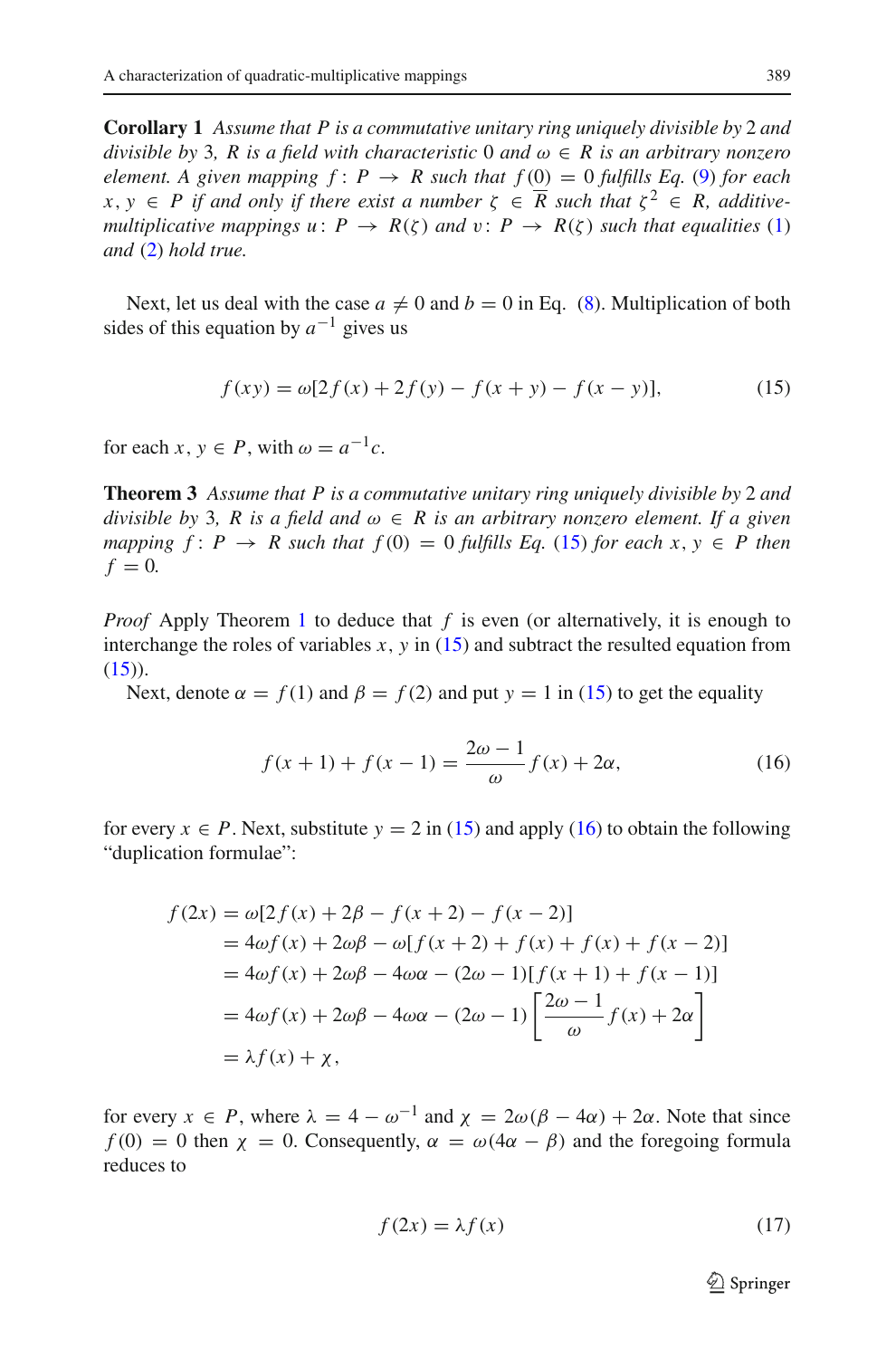for every  $x \in P$ . Replace *x* by 2*x* and *y* by 2*y* in [\(15\)](#page-7-0). By the "duplication formulae" [\(17\)](#page-7-2) we deduce the equality

$$
\lambda^{2} f(xy) = f(4xy) = \omega[2f(2x) + 2f(2y) - f(2x + 2y) - f(2x - 2y)]
$$
  
=  $\lambda \omega[2f(x) + 2f(y) - f(x + y) - f(x - y)]$   
=  $\lambda f(xy)$ .

for each *x*,  $y \in P$ . Therefore,  $f = 0$  unless  $\lambda^2 = \lambda \neq 0$ . But the latter possibility means that  $\lambda = 1$  and we may mimic a part of the previous proof. Replace *y* by 2*y* in  $(15)$  to obtain:

$$
\omega[2f(x) + 2f(y) - f(x + 2y) - f(x - 2y)]
$$
  
=  $f(2xy) = f(xy) = f(x)f(y)z$   
=  $\omega[2f(x) + 2f(y) - f(x + y) - f(x - y)],$ 

for each  $x, y \in P$ , which gives us that

$$
f(x + 2y) + f(x - 2y) = f(x + y) + f(x - y),
$$

for each  $x, y \in P$ . Put  $y = x$  to see that  $f(3x) = 0$  for every  $x \in P$  and due to the fact that *P* is divisible by 3 we obtain  $f = 0$  on *P*, as claimed.

Last interesting for us case of [\(8\)](#page-5-0) is  $a = 0$  and  $b \neq 0$ . Here we may replace f by  $b^{-1}cf$  and multiply the resulted equation by  $bc^{-2}$  to get the following functional equation:

$$
f(x)f(y) = 2f(x) + 2f(y) - f(x + y) - f(x - y),
$$
\n(18)

<span id="page-8-2"></span><span id="page-8-0"></span>for each  $x, y \in P$ .

**Theorem 4** *Assume that P is a commutative unitary ring and R is a field with characteristic different from* 2*. If a given map*  $f: P \rightarrow R$  *such that*  $f(0) = 0$  *fulfills Eq.* [\(18\)](#page-8-0) *for each*  $x, y \in P$  *then a mapping g* :  $P \rightarrow R$  *given by g*( $x$ ) = 1 –  $\frac{1}{2}f(x)$ *for every*  $x \in P$  *solves the d'Alembert functional equation* 

$$
2g(x)g(y) = g(x + y) + g(x - y),
$$
\n(19)

<span id="page-8-1"></span>*for each*  $x, y \in P$ .

*Proof* Define the function  $g: P \to R$  as in the statement of this theorem. A straight-forward calculation shows that Eq. [\(18\)](#page-8-0) after inserting  $f = 2 - 2g$  is transformed into:

$$
4g(x)g(y) = 2g(x + y) + 2g(x - y),
$$
\n(20)

for each  $x, y \in P$ .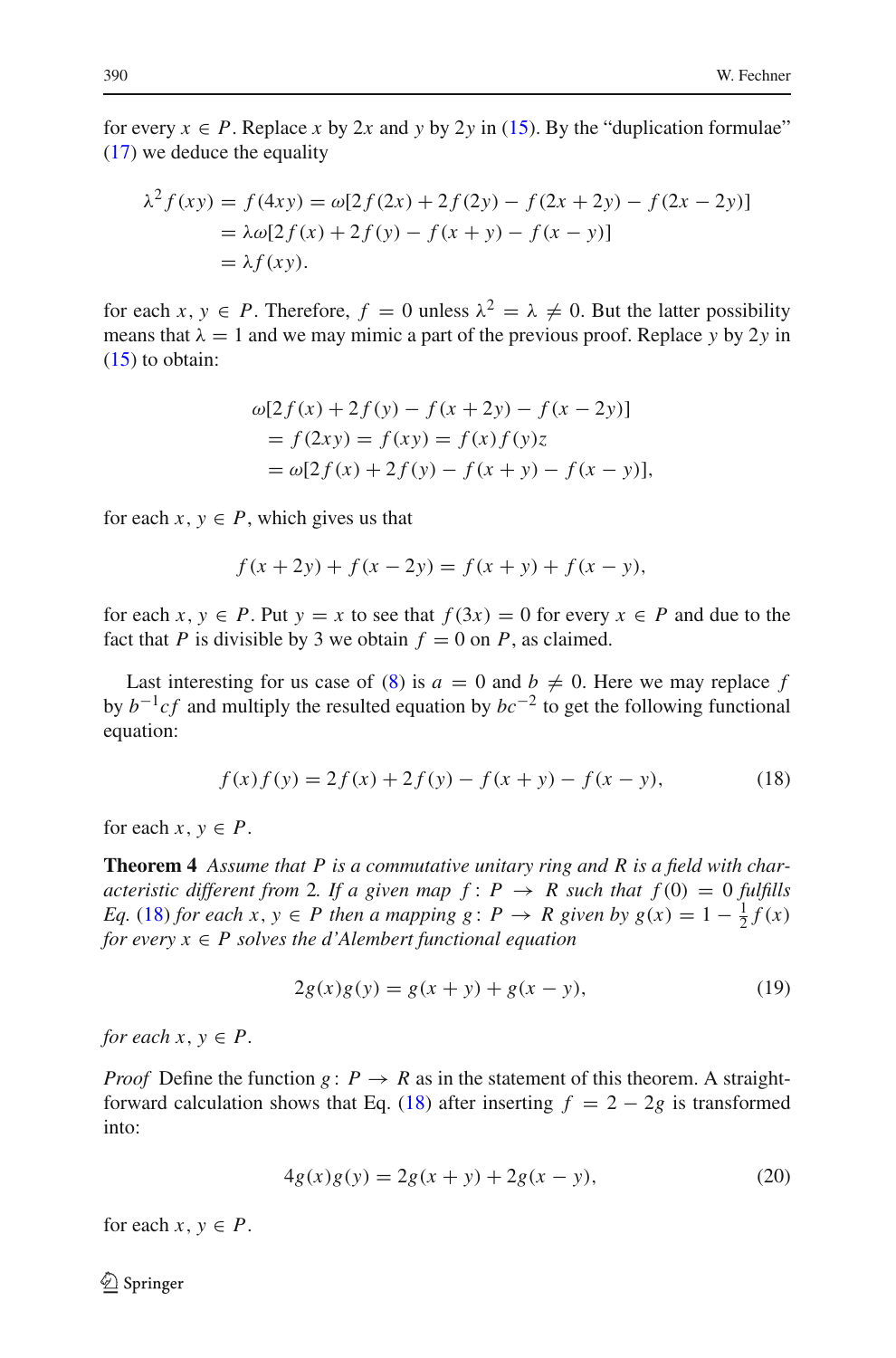We may apply the foregoing theorem together with a result of Pl. Kannappan [\[8\]](#page-10-8) describing solutions of the d'Alembert functional equation. He proved that if  $(G, +)$ is a group (not necessary Abelian), *R* is a field with characteristic different from 2 and *g* :  $G \rightarrow R$  is a solution of the d'Alembert functional Eq. [\(19\)](#page-8-1) then there exists an exponential mapping  $m: G \to R$ , i.e. a solution of the exponential Cauchy functional equation:

$$
m(x + y) = m(x)m(y), \quad x, y \in G,
$$

such that

$$
g(x) = \frac{m(x) + m(-x)}{2}, \quad x \in G.
$$

Therefore, we obtain the following corollary.

**Corollary 2** *Assume that P is a commutative unitary ring and R is a field with characteristic different from 2. If a given mapping*  $f: P \rightarrow R$  *such that*  $f(0) = 0$  *fulfills Eq.* [\(18\)](#page-8-0) *for each*  $x, y \in P$  *then there exists an exponential mapping*  $m: P \rightarrow R$ *such that*

$$
f(x) = 2 - m(x) - m(-x), \quad x \in P.
$$

Now, let us summarize Theorems [1,](#page-3-1) [2,](#page-5-3) [3](#page-7-3) and [4](#page-8-2) in a single corollary, which is in a sense complementary to a result of Dhombres [\[1](#page-10-2), Thm 11].

**Corollary 3** *Assume that P is a commutative unitary ring uniquely divisible by* 2 *and divisible by* 3, R *is a field with characteristic different from* 2 *and*  $a, b, c, d, k \in R$ *are arbitrary elements such that*  $d \neq 0$ *. If a given mapping*  $f: P \rightarrow R$  fulfills Eq. [\(6\)](#page-3-0) *for each*  $x, y \in P$  *then*:

- (i) *if*  $a \neq 0$  *and*  $b \neq 0$  *then*  $c = d$ ,  $k = -2d bf(0)$  *and the mapping*  $q =$  $-\frac{b}{a}f + \frac{b}{a}f(0)$  *is quadratic-multiplicative*;
- (ii) if  $a \neq 0$  and  $b = 0$  then  $c = d$ ,  $k = -2d$  and f is constant and equal to zero if  $a \neq 2d$  or to an arbitrary constant if  $a = 2d$ ;
- (iii) *if*  $a = 0$  *and*  $b \neq 0$  *then*  $c = d$ ,  $k = -2d bf(0)$  *and the mapping*  $g =$  $-\frac{b}{2d}f + 1 + \frac{b}{2d}f(0)$  *solves the d'Alembert functional equation*;
- (iv) *if*  $a = 0$  *and*  $b = 0$  *then*  $c = d$ ,  $k = -2d$  *and the mapping* f *is quadratic.*

*Conversely, each of the mappings described in points*(i)–(iv) *above provides a solution of Eq.* [\(6\)](#page-3-0)*.*

<span id="page-9-0"></span>*Remark 1* It may be tempting to solve the following equation:

$$
af(xy) + bf(x)f(y) + cf(x + y) + df(x - y) + kf(x) + If(y) = 0,
$$
 (21)

which is more general than [\(6\)](#page-3-0), with arbitrary  $a, b, c, d, k, l \in R$ . This functional equation provide a joint generalization of  $(6)$   $(k = l)$  and of a general equation discussed the paper  $[6]$   $(d = 0)$ . However, we will show that one cannot expected an